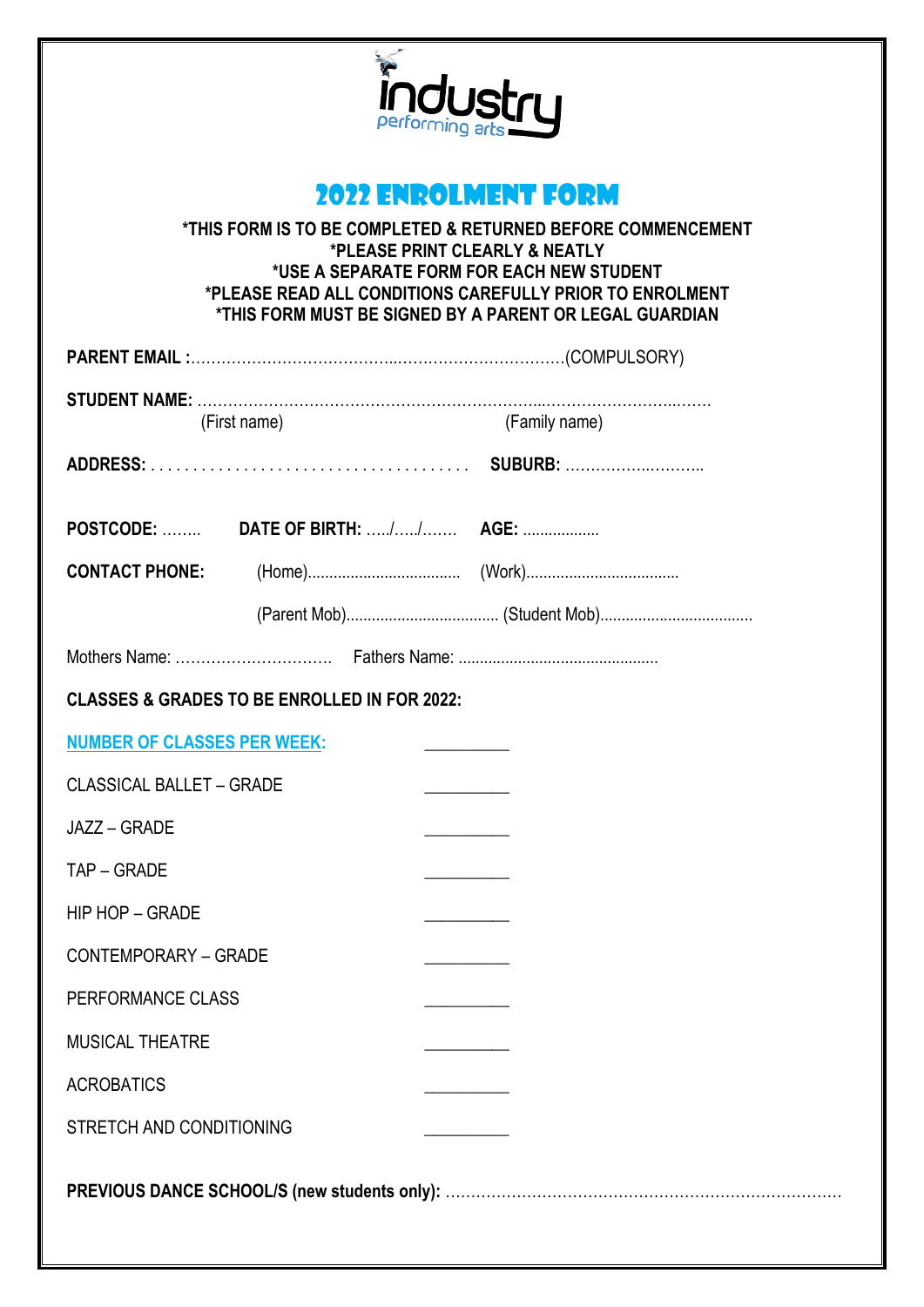



*I / We understand that fees are payable on a term basis at the beginning of each term, & that notice of withdrawal from a class is required ONE TERM prior to leaving.*

*I / We understand that Industry Performing Arts does not issue refunds.*

*I / We acknowledge that term fees are due & payable within 7 days of invoice date or a \$25.00 late payment charge will automatically be applied.*

*I / We understand that any fees outstanding 14 days after invoice date will automatically attract an additional \$50.00 late payment charge.*

*In addition to this enrolment form I / We have also completed and submitted an Accident Insurance Form.*

#### **DISCI AIMED**

*Dance classes can involve risk of personal injury. Whilst Industry Performing Arts takes all reasonable care in the conduct of its classes, it accepts no responsibility for injury or loss caused during class or whilst participants are at or near the dance studio. You are responsible for ensuring that you are physically & medically fit for the class & during the class you must always take care of your own personal safety.*

#### **I / We have read, understood & accepted all conditions listed above regarding enrolment at Industry Performing Arts.**

**SIGNED: ........................................................................... DATE: ...........................** (Parent / Guardian or Student - must be over 18 years of age)

**BPAY CHEQUE CASH BANK DEPOSIT**

**PLEASE MAKE ALL CHEQUES PAYABLE TO:**

#### Industry Performing Arts

**BANK DETAILS: Westpac Bank** BSB 032170 **Acct No**: 308653 **Acct Name**: INDUSTRY PERFORMING ARTS PTY LIMITED **Reference:** Students Surname

### INDUSTRY PERFORMING ARTS

**Studio Address: 4 / 65-67 Hunter Lane, Hornsby, NSW, 2077 Nicole: 0416 243 755 Shannon: 0425 683 911**